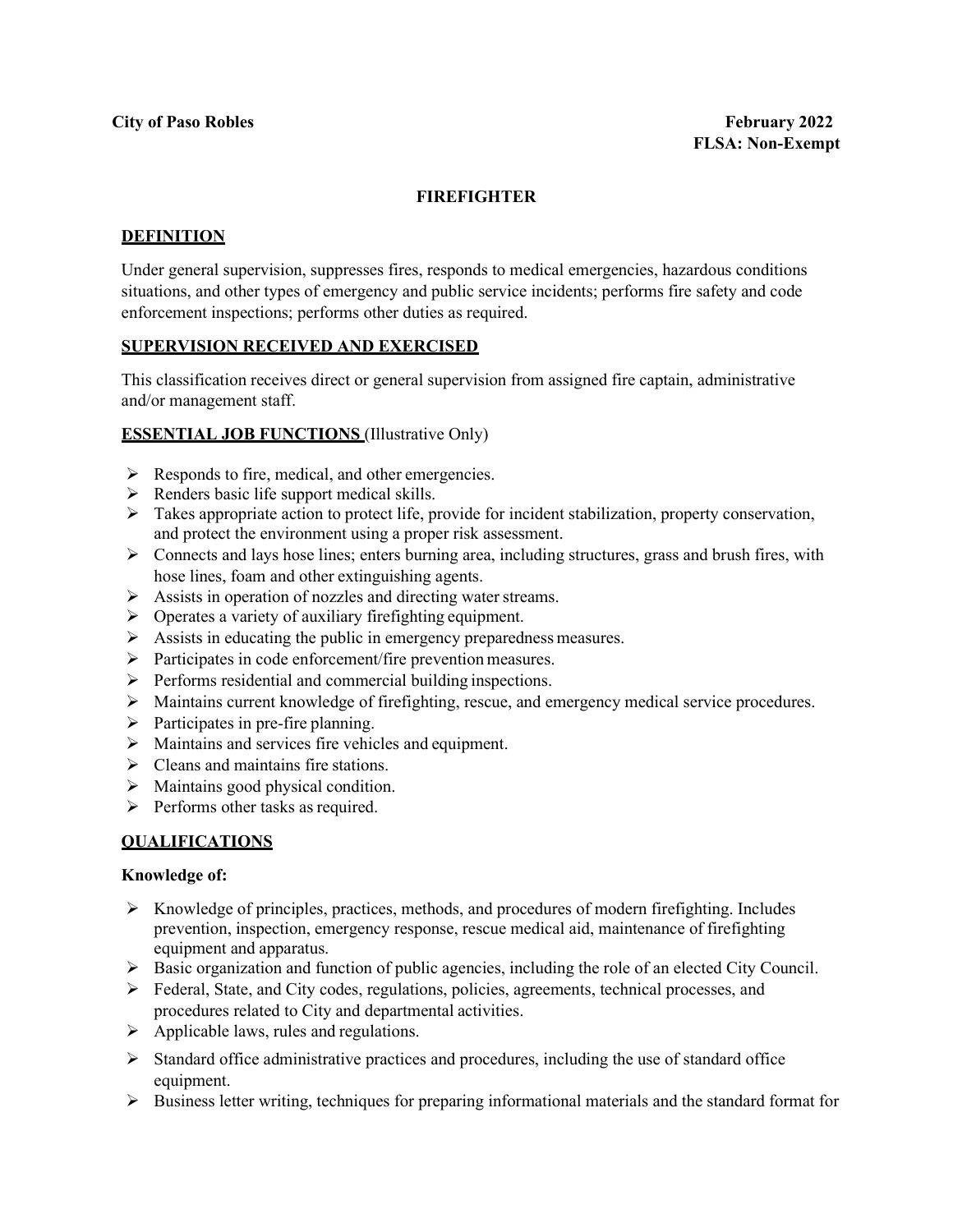Firefighter Page 2

reports, correspondence, and other written materials.

- $\triangleright$  English usage, spelling, grammar, and punctuation.
- Computer applications related to the work, including word processing, database, and spreadsheet applications.
- $\triangleright$  Records management principles and practices.
- $\triangleright$  Principles and practices of management and supervision.
- $\triangleright$  Occupational safety and health rules and regulations.
- $\triangleright$  Techniques for providing a high level of customer service to the public, representatives of other agencies, and City staff, in person and over the telephone.

### **Skill in:**

- $\triangleright$  Maintaining firefighting equipment and apparatus.
- Rendering emergency medical care at the emergency medical technician 1 level.
- $\triangleright$  Maintaining sound judgment, remaining calm, and making decisions in emergency situations.
- $\triangleright$  Compiling information from varied sources and preparing accurate records and reports.
- $\triangleright$  Composing correspondence, informational materials and reports independently or from brief instructions.
- $\triangleright$  Making accurate arithmetic and statistical calculations.
- $\triangleright$  Using English effectively to communicate in person, over the telephone and in writing.
- $\triangleright$  Using initiative and independent judgment within established policy and procedural guidelines.
- $\triangleright$  Organizing own work, initiating processes, coordinating projects, setting priorities, meeting critical deadlines, and following up on assignments with a minimum of direction.
- $\triangleright$  Taking a proactive approach to customer service issues.
- Data entry into standard computer formats and producing correspondence and reports with speed and accuracy sufficient to perform assigned work.
- $\triangleright$  Establishing and maintaining effective working relationships with those contacted in the course of the work.

# **Education and Experience:**

High school graduation or equivalent.

### **Licenses and Certifications**:

- $\triangleright$  State Firefighter 1 Academy Certificate from an accredited agency recognized by the State Fire Marshall or agency having authority and/or State Firefighter I Certificate issued by the Office of State Fire Marshall, IFSAC, or PRO Board
- Valid California or National Registry Emergency Medical Technician I Certificate
- At a minimum possess, a valid California Class C Driver's License

Within 90 days of appointment must attain:

 $\triangleright$  San Luis Obispo County Emergency Medical Services Agency requirements for expanded Emergency Medical Technician skills.

Within 24 months of appointment must possess:

 $\triangleright$  State Firefighter I Certificate (if not in possession at time of appointment)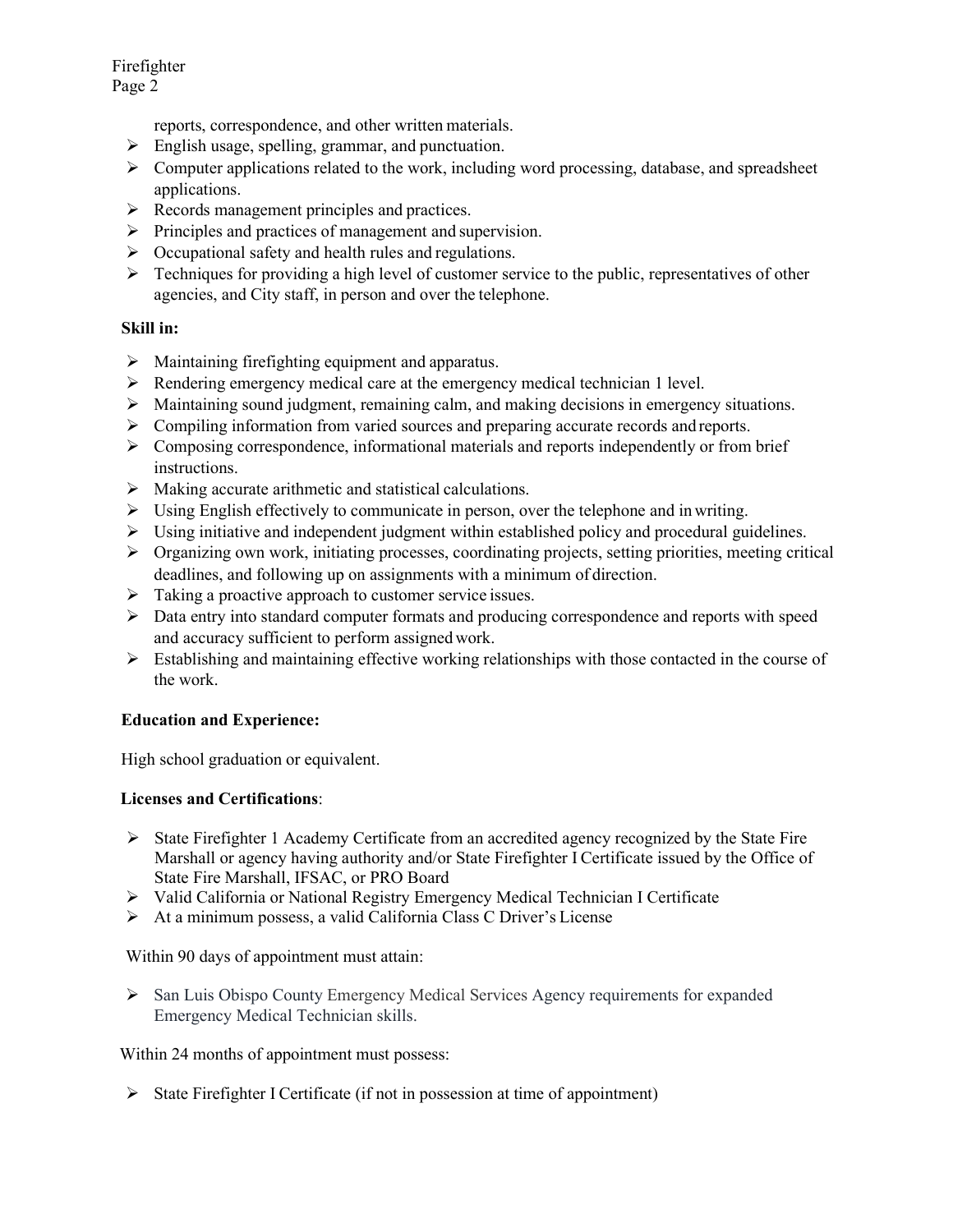Firefighter Page 3

# **Working Conditions:**

Incumbents in this classification work 24-hour shift assignments, including weekends and holidays, and may be required to work overtime with little or no notice. Due to the varied and unpredictable nature of the work, incumbents may also be required to work under the following conditions. During a shift, Firefighters are subject to unpredictable interruptions of sleep periods during which they must function effectively, including directing the work of others in emergency situations. While performing many emergency-related duties, a Firefighter is required to lift, carry and/or drag objects such as a hose line or smoke ejector weighing up to 80 pounds, wear special protective clothing weighing up to 100 pounds, and wear a self-contained breathing apparatus weighing up to 80 pounds for short or long distances and often in combination. While performing emergency aid, a Firefighter may lift and carry victims weighing up to 160 pounds, which requires use of the stomach and lower back muscles to support the body. Incumbents are exposed to a variety of weather conditions and are required to tolerate very hot and very cold temperatures. When responding to emergencies, incumbents also are exposed to other elements, including smoke, heat, flames, hazardous chemicals, and blood and other bodily fluids. In these situations, they must be able to ensure personal compliance with safety standards; stand, sit or walk for extended periods of time, unable to rest at will; use explosive strength, as in sprinting or jumping; walk over rough, uneven or rocky surfaces; use arms above shoulder level; bend or stoop repeatedly or continually over time; and use common hand tools, such as hammers, saws, and screw drivers.

Incumbents are required to have the ability to hear a variety of warning devices, and alarms, gas leaks, and/or calls for help. Some rescue duties require the operation of mechanical rescue equipment and the monitoring of proper safety techniques in the use of such equipment. The tools used by Firefighters require precise arm-hand positioning and movements, such as when operating a chain saw or using emergency medical rescue equipment. The operation of firefighting equipment often requires the coordinated movement of more than one limb simultaneously. Emergency situations may require incumbents to work in small, cramped, crawl spaces, areas where vision is limited, and/or at heights, including on roof tops and/or ladders. A Firefighter must be able to distinguish among colors, including colors of smoke and flame, color coded equipment, hazardous materials identification placards, and wires, in order to identify or respond to potentially dangerous situations.

In daily activities at a station assignment, incumbents operate office equipment requiring repetitive arm/hand movements, as when they enter data into a terminal, personal computer or keyboard device. In order to keep abreast of developments in their field, incumbents must be able to learn in a classroom setting, and through observation and oral instruction in an on-the-job training setting.

Incumbents may be assigned to the Hazardous Materials Response Team, and when so assigned, are required to wear a totally encapsulated suit for up to one hour, collect samples and secure leaks of unknown substances, work with heavy tools, and perform chemical tests to identify unknown substances.

### **Physical Demands:**

Must possess mobility to work in an emergency incident setting and use power and hand tools and equipment; mobility to function at various field sites; physical stamina to perform work at an emergency incident, work on uneven terrain and lift and carry equipment and materials weighing over 100 pounds; vision to read printed materials and a computer screen; and hearing and speech to communicate in person, over the telephone and a two-way radio. Classification may be exposed to inclement weather conditions, fumes, odors, dust, and potentially toxic chemicals and conditions